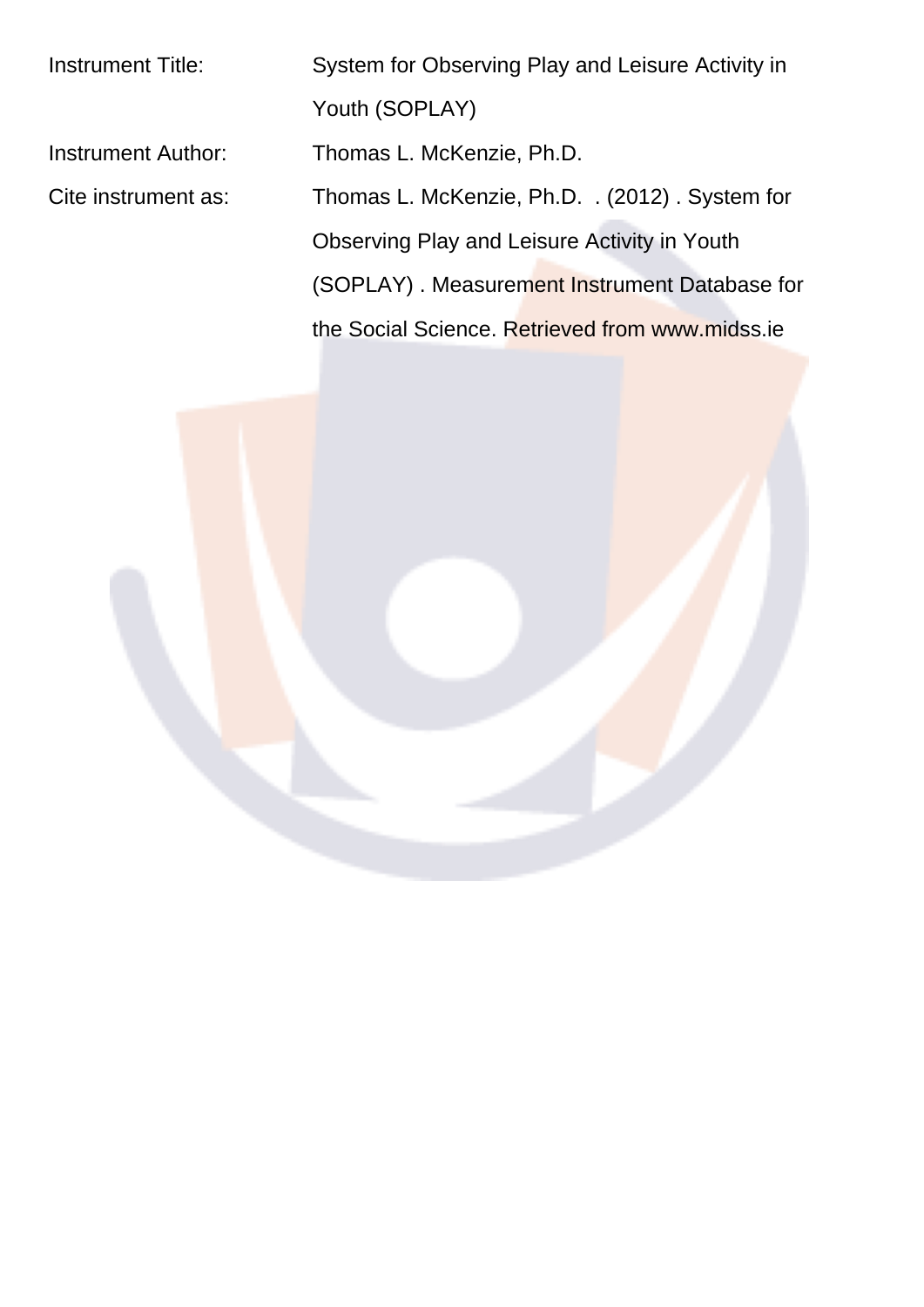# **SAMPLE SOPLAY/SOPARC MAPPING STRAGEGIES**

This document provides examples for the initial mapping of Target Areas.

### **Procedures for Describing Target Areas**

- 1. Obtain a detailed map from school (PARK) officials.
- 2. Walk throughout the entire school campus.
- 3. Indicate precisely (draw) on the map each area that is available for physical activity anytime (e.g., before school, during lunch, and after school. Include areas that are used for physical education classes too.
- 4. Be sure to include all Target Areas, including: (a) basketball, volleyball, tennis, handball, and wall ball courts; (b) tracks, baseball, hockey, soccer, and other playing fields; (c) gymnasiums, weight training and multipurpose rooms; (d) grass, dirt, cement, matted, tiled or carpeted areas specifically available for users (e.g., students) to be physically active.
- 5. Number the Target Areas sequentially--in the specific order they will be observed during each rotation rotation. Establish a logical route (e.g., The first Target Area is the one closest to the main cafeteria door).
- 6. Store the finalized map of Target Areas in a specific "records" office.
- 7. Occasionally it may be necessary to add or delete a Target Area (e.g., campus/park construction). Designate only ONE person to add/delete Target Areas (e.g., the leader of the field observation team). This person makes the changes on the master map and provides revised copies to field observation team members.

### **Sample Operational Definitions of Environmental Variables (for Schools)**

This section provides definitions and instructions to be used in completing mapping variables identified on the data collection sheet (see attached).

### **I. Fixed Setting:**

Code Target Area as either (1) Indoors or (2) Outdoors.

## **II. Location of Target Area:**

**On School Campus**. Area within the designated school boundaries.

**Adjacent to Campus =** Area, typically within an adjacent park or community center, used by students for school-related activities.

#### **III. Area Type:**

Assign each Area one of these codes. If not sure of the correct code, complete the comments box at bottom of data form.

**1. Court Space**: area marked for basketball, tennis, volleyball, and/or other court games. Contains permanent markings specifically for court games.

**2. Play space:** Self-contained outdoor area designated for physical activity.

**3. Field**. Large open area designed for activity. It may or may not have goals, backstops, etc.; cannot be described as a Court space.

**4. Pool:** consists of a wading or swimming pool and the surrounding enclosed space.

**5. Weight room**: specifically designated room that is equipped with strength/endurance machines (e.g., weight machines (e.g., nautilus), free-weights, bench press) and/or aerobic machines such as stairsteppers and stationary bikes.

**6. Gymnasium**: large indoor space primarily for physical activity and game play. It may or may not have seating for spectators.

**7 and 8. Multipurpose room/Auditorium**: designated indoor spaces that can be used for multiple functions, including physical activity, plays, and eating.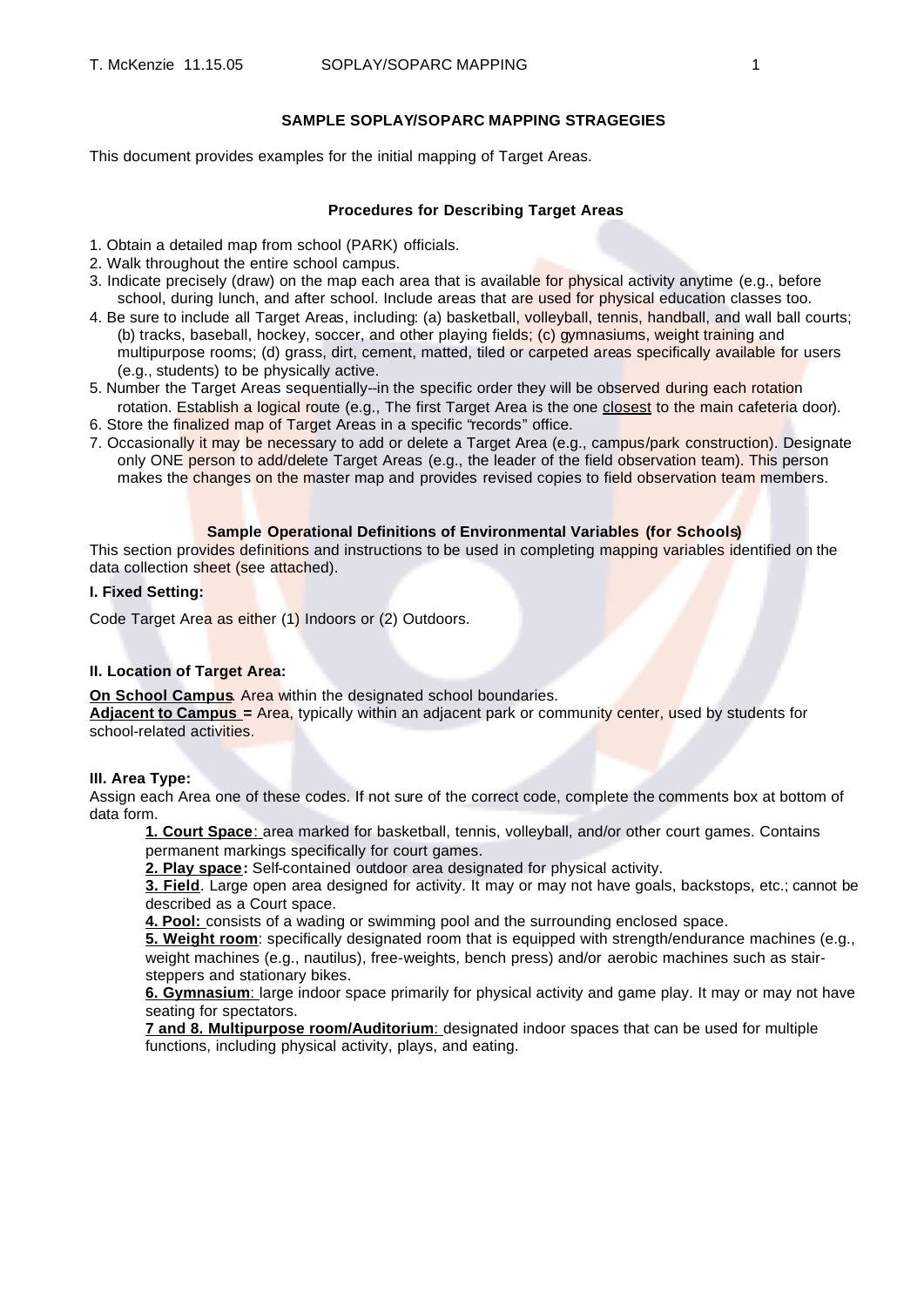# **IV. Area Improvements:**

Improvements are permanent modifications to areas such as lines painted on courts (e.g., basketball, tennis, and four-square courts); cuts in grass or field areas (e.g., baseball diamonds); poles or holes in the cement/blacktop for poles or standards (e.g., basketball hoops; tether-ball and volleyball poles, tennis standards, football goal-posts).

Do not record for temporary improvements (e.g., temporary chalk lines for field games, portable nets for tennis and volleyball, portable soccer goals).

# **CODING CONVENTIONS:**

An improvement identifies what the area is primarily designed for, regardless of how it is used at a particular time. For example, a tennis court is recorded as a tennis court—even if children are playing soccer on it.

- Two erect poles are often used for football and soccer goals. Two posts = one goal.
- A basketball court consist of a hoop plus permanent lines painted on the Surface Area
- Each half of a basketball court is counted as one. Each hoop is counted as one.
- When there is a basketball hoop without a painted court, or if there is only a shooting key or foul line painted, record only the hoop. The numbers for hoops and for half-courts are not always equal.
- The number of diamonds and backstops may not always be equal.
- A wallball court is a single erected wall. It could be the back of racquetball courts if a court is also specifically painted for wallball.
- A racquetball court must have walls on at least three sides.
- A volleyball court has two tall permanent poles separating areas about 30' by 30' (one court).
- A tennis court has two short poles and equal amount of play space on both sides of poles (one court).
- All climbing apparatus within 50 feet of each other and in the same Target Area are counted as one. If the items are widely separated (i.e., beyond 50 feet), count each group of climbing apparatus as a separate area.
- Record a baseball/softball diamond only if the diamond is a dirt area surrounded by grass, and places for the bases (home, first, second, third) are permanently marked. Do not record partial cut-outs (e.g., for home-base only) or temporary bases thrown on a "field" to make a diamond.

#### **V. Improvement Overlap:**

Record yes (1) to identify Target Area has multiple improvements that overlap within the same space but cannot be used simultaneously. For instance, record 1 if the court space has poles and/or painted lines that could be used to identify games for basketball, tennis, and volleyball (but not simultaneously).

# **VI. Surface Area:**

sand: particles smaller than gravel, but coarser than silt (i.e., beach).

**dirt**: earth, soil; dusty when dry and not impacted.

**gravel**: loose, broken small fragments of rock.

**mats**: rubber or plastic coverings of floor or ground (e.g., for tumbling, etc).

| cement                         |  |
|--------------------------------|--|
| grass                          |  |
| carpet                         |  |
| tile                           |  |
| water                          |  |
| wood                           |  |
| other (specify, e.g., tarmac). |  |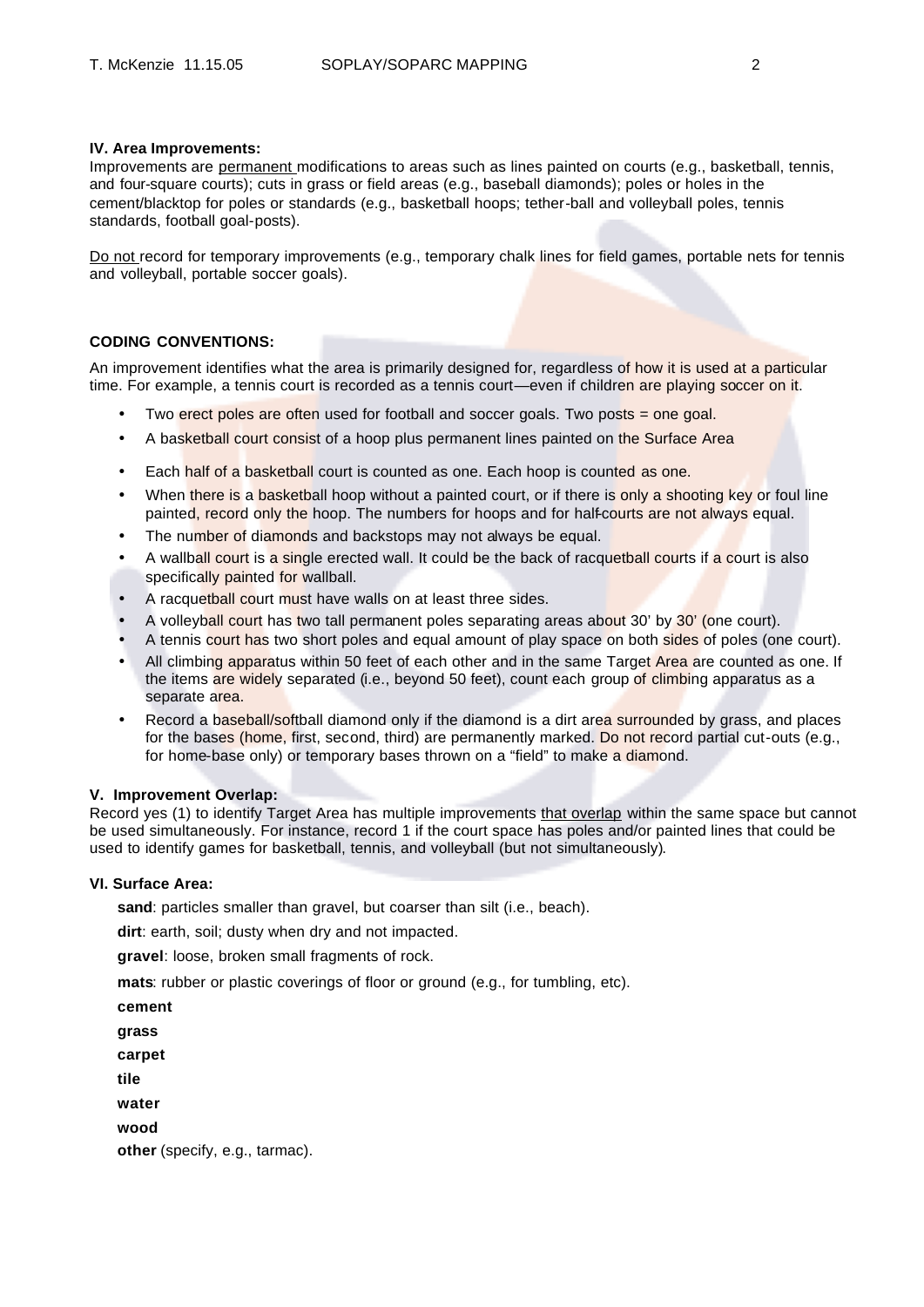## **Sample Data Collection:**

# **Procedures for Environmental Assessments**

Before going to map Target Areas be sure to have data collection forms, 2 pencils with erasers, and a school map. Make certain to record/number the proper Target Area sequence on the data collection form. Enter School ID number, Date, Observer ID number, and whether or not the form is a reliability assessment. Under Reliabilities circle "0" for primary observer and "1" for the reliability observer.

Complete the following variables for each Target Area. If an Area is locked or under construction, schedule an additional appointment.

**Fixed Setting**: Identify as either indoors or outdoors.

**Location:** Record whether Target Area is part of the school campus or adjacent to it.

**Area Type**: Select only one code. If none are appropriate, enter code 9 and describe the type.

**Area Improvements**: Count the number of improvements and record in the appropriate box(s) For example, walk around the entire Target Area #1, count the number of basketball half courts, record this number in the space under the column for Target Area 1 and across the row for basketball courts (half courts). Count and record the quantity for each Improvement type in each different Target Area.

**Improvement Overlap:** Code 1= Yes if any of the improvements overlap each other or are dual-use improvements in the same Target Area (i.e., Target Area has both basketball court markings and tennis court poles and markings, but the two games cannot be played simultaneously). If different games can be played at the same time they are not considered overlapping, therefore code  $0 = No$ .

Area surface: (surface codes are listed near the bottom of the data collection form):

**Primary** = Most dominant ground surface within each Target Area (i.e., 51% or greater).

**Secondary** = Second most prominent surface area (if there is one). (E.g., dirt track surrounds a grassy field). Record "0" if there is no secondary surface.

**Area Size:** Use a standard measuring wheel. Enter the square footage/meters for each Target Area.

# **Mapping Training and Reliability**

Training for mapping should include:

- 1. Explanation of variables and the coding conventions (rules).
- 2. Demonstration of how to complete Mapping Variables on the data collection forms (use pictures of actual school Target Areas).
- 3. Presentation of pictures of different variables on the data collection form. Observers will record responses to the pictures on Mapping Variable data collection forms. Inter-observer agreements will be tallied and percentage agreement recorded. Observers will train until 90% agreement is achieved.
- 4. Discuss discrepancies, refinement of definitions, and protocol recommendations. Note discrepancies (interobserver disagreements), tally, and discuss until 100% agreement is reached.
- 5. Trained mappers should go to schools/parks in teams of two (a Primary and a Reliability assessor). Each observer should individually assess and record for Fixed Setting, Location, Area Type, Area Improvements, Area Overlap, and Surface Area for each Target Area. They should then resolve any differences before leaving the location.